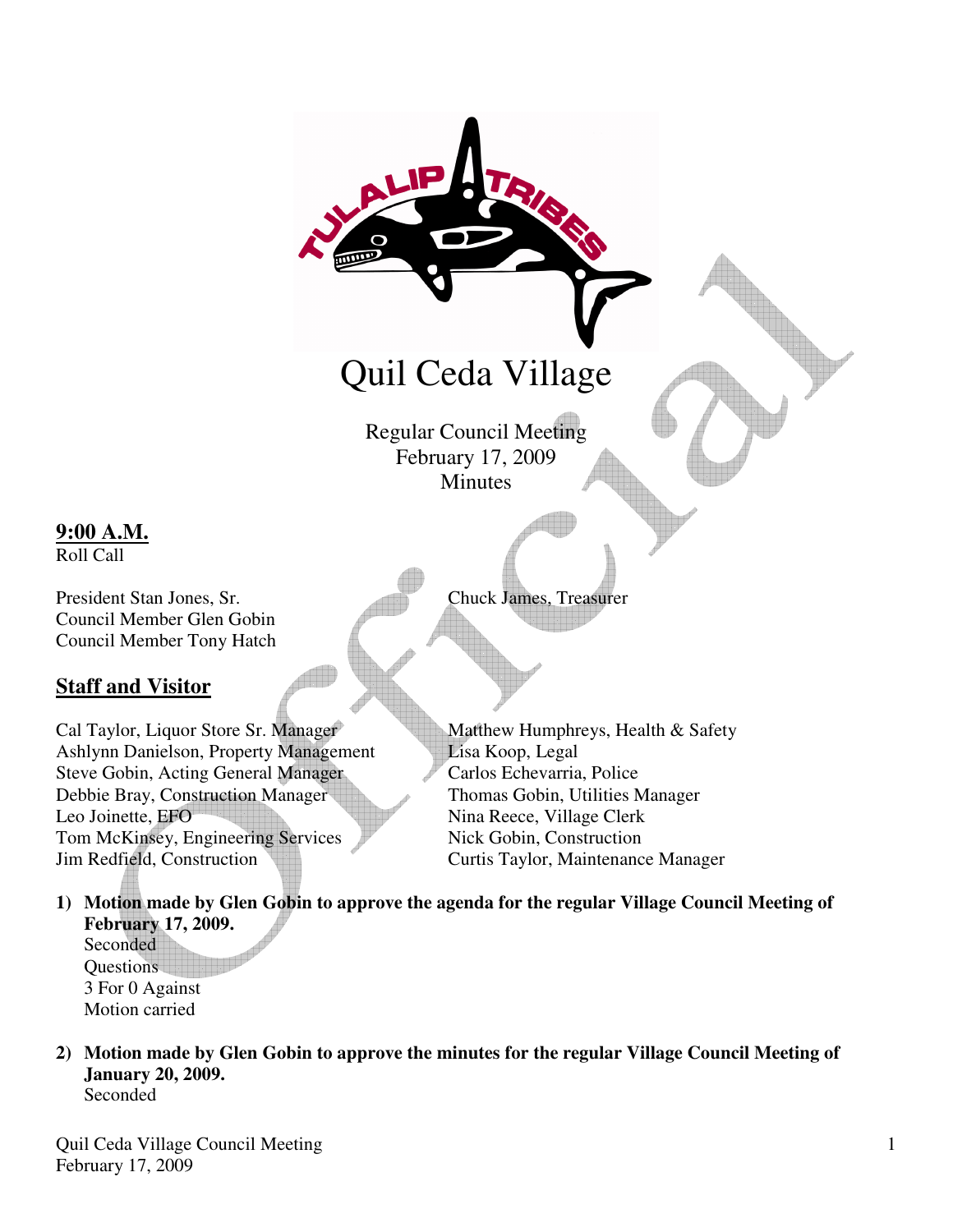Questions: Please remove the items under closed session. 3 For 0 Against Motion carried

## **Law Enforcement**

#### **3) Police Report**

Discussion: Sgt. Echevarria handed out the police report for the period January 21 – February 17, 2008. Brief discussion held by Council Members with Sgt. Echevarria regarding the content of the report. Council is thankful for the work the Police Officers are doing and the positive results they are seeing within the Village.

### **Administration**

**4) Motion made by Glen Gobin to approve Resolution No 2009-003, adopting of The Tulalip Tribes Ordinance #114, Civil Infractions which will be the Quil Ceda Village Civil Infractions Ordinance No. 08.02.1.** 

Seconded

Questions: This is the same document Tulalip Tribes has adopted. The Village has amended it to reflect the change from Tulalip Tribes to Quil Ceda Village and the Ordinance Number for the Village will be different.

3 For 0 Against Motion carried

5) **Motion made by Glen Gobin to approve Resolution No 2009-004, adopting the QCV Fire Code 09.01.1**.

Seconded

Questions: This is the International Fire Code which is used throughout the United States. The maximum fine is \$250 per day per occurrence.

3 For 0 Against Motion carried

# **Utilities & Environmental Services**

**6) Motion made by Glen Gobin to approve Resolution No. 2009-005, adopting the Solid Waste Franchise Ordinance No 13.02.1** 

**Seconded** 

Questions: The Quil Ceda Utilities & Environmental Services Ordinance 13.01.1 currently has language in it for the Village to collect the garbage or to contract with a qualified business. The new Ordinance gives the Village the language to limit the garbage collection to one company. Currently, there are as many as four collecting garbage within the Village, not including the Tulalip Tribes. The Tribe has its own garbage collection truck but is not prepared to begin contracting out for commercial pickup of solid waste. The Utilities department would have oversight of the contract. Council would like a report on the cost of the additional duties necessary to manage the contract. Before the Village goes out to bid the Council would like to know what the additional costs will be and will the Village receive enough money to cover those additional costs.

Quil Ceda Village Council Meeting February 17, 2009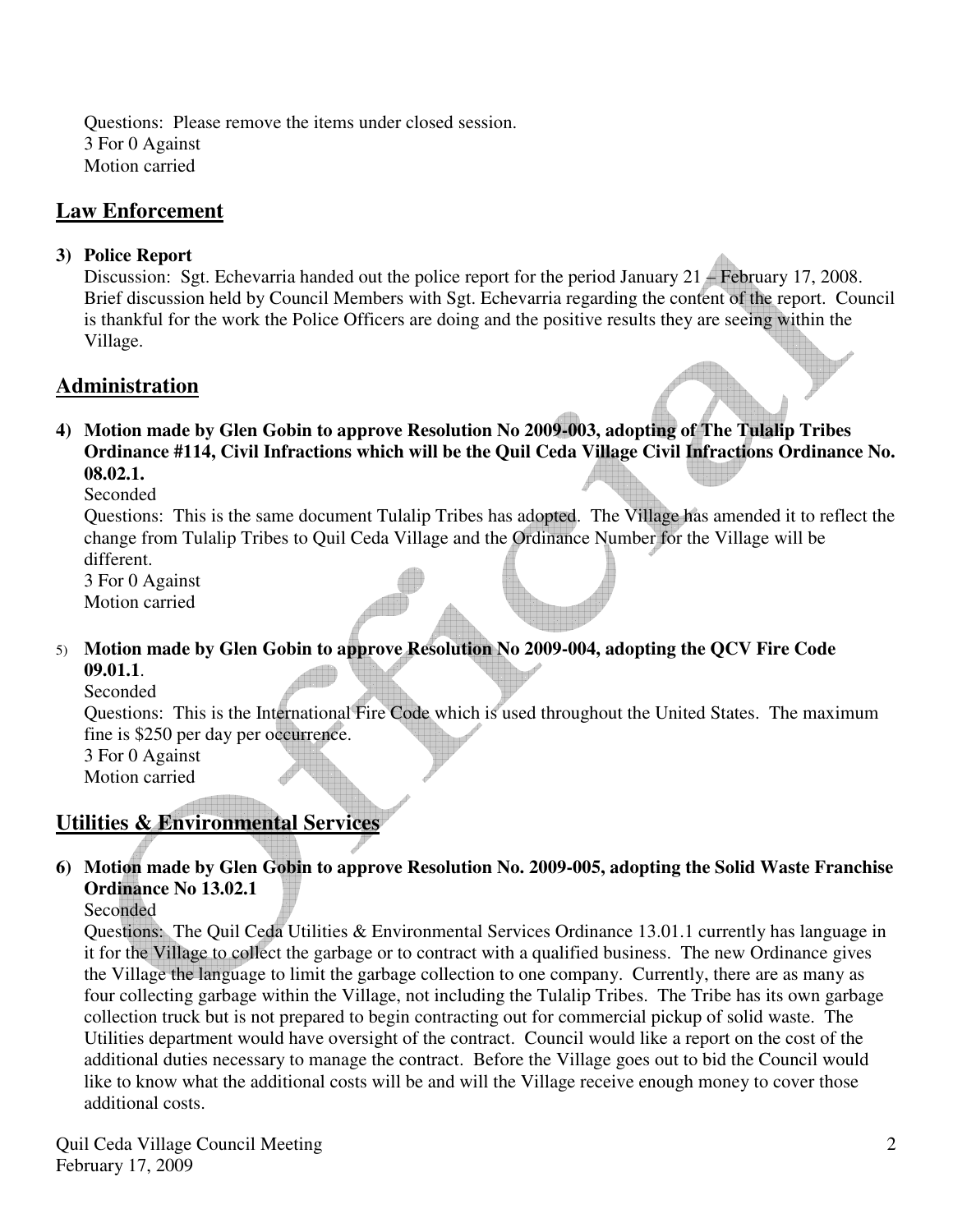3 For 0 Against Motion carried

# **Human Resources Health & Safety**

- 7) FYI-Monthly Report
	- Discussion: Matthew Humphreys

Council is pleased with the report. Council would like future reports to include the cost for injuries and/or time loss benefits. Council does not want employee names just statistics.

### **Budget Report as of 12-31-2008-FYI**

8) Administration, Finance, Maintenance a) Budget report and Tax report attached 9) Construction & Economic Development a) Budget report attached 10) Engineering Services a) Budget report attached 11) Events & Entertainment a) Budget report not available 13) Government Affairs a) Budget report attached 14) Human Resources a) Budget report attached 16) Smoke Shop i. Tulalip a) Budget report attached Ii. Quil Ceda a) Budget report attached 17) Tulalip Broad Band a) Budget report attached 18) Data Services a) Budget report attached 19) Tulalip Pharmacy a) Budget report not available

# **Travel Report-FYI - Attached**

 Discussion: Council would like to see the tradeshows reach out to other areas such as our neighbors to the North. Council would like Marketing to go the NIGA & WIGA but not the others on the list. Council requests staff to work with the Resort and Tulalip Tribes on developing a list to get the most exposure. Check for conferences that are held here in the State of Washington, also.

# **Contracts-FYI - Attached**

Quil Ceda Village Council Meeting February 17, 2009